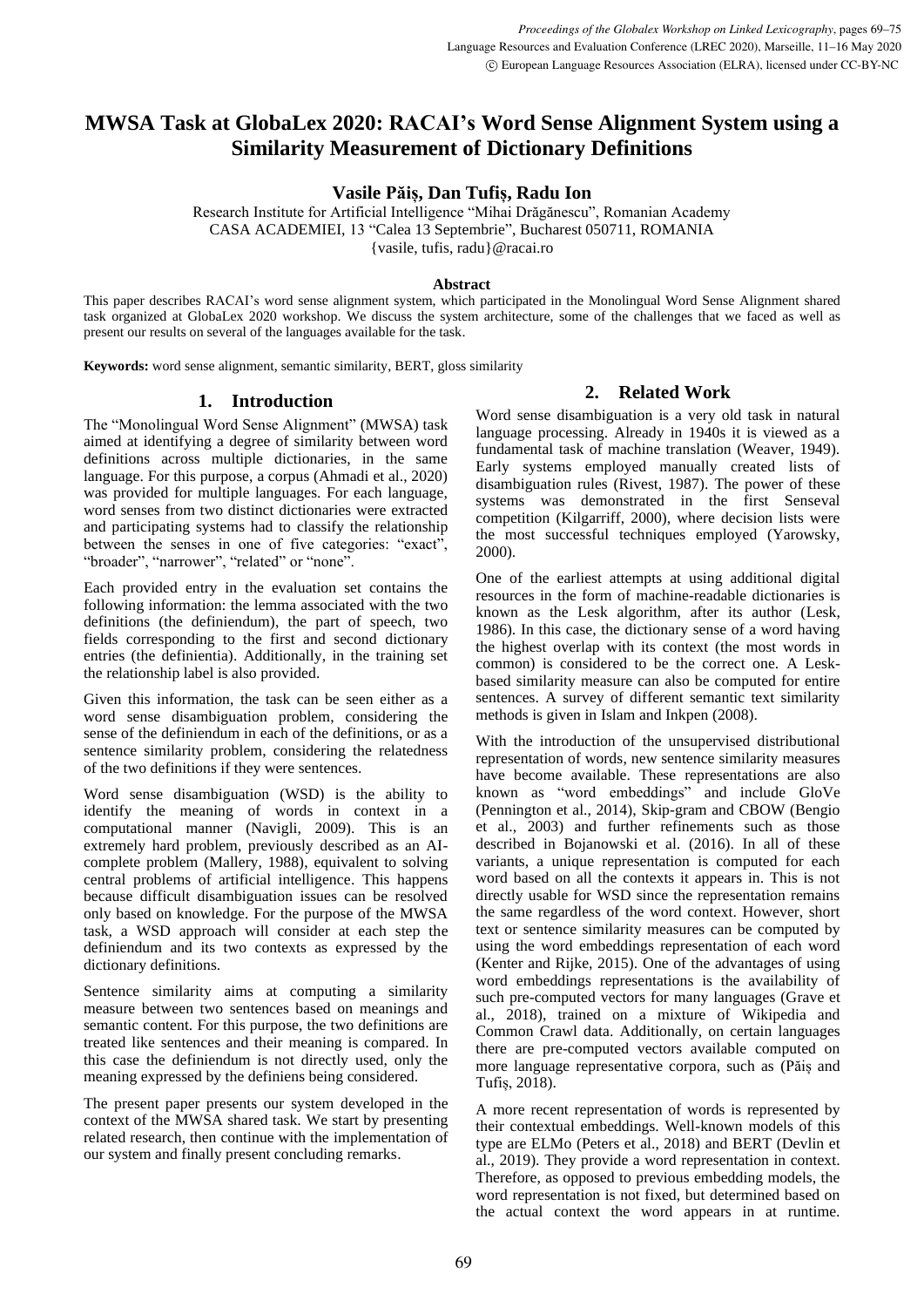Currently such pre-trained representations are not yet available for all languages, but multilingual models do exist, covering multiple languages in the same model, such as (Artetxe and Schwenk, 2019). Recent studies have confirmed that BERT multilingual models seem to create good representations usable in a large number of experiments, even though concerns have been expressed regarding certain language pairs (Pires et al., 2019).

Sentence-BERT (Reimers and Gurevych, 2019) is a system for determining sentence embeddings. These are representations of entire sentences that can be used to assess sentence similarity.

### **3. Dataset and Basic Processing**

The dataset proposed for the MWSA task is comprised of training and test data for 15 languages. For each of the languages, a tab separated file is available for evaluation containing 4 columns (lemma, part-of-speech, first definition, second definition) with one additional column in the training data (the relatedness of the two definitions). The definitions come from two distinct sources and are related to the word presented in the first column.

As mentioned in the introduction, the definition similarity issue can be considered a sentence similarity problem. However, definitions are usually not regular sentences. Considering the "English nuig" portion of the dataset, which consists of definitions taken from the Princeton English WordNet (Miller, 1995) and the Webster's 1913 dictionary, the following types of definitions can be identified:

- A list of synonyms (example: "a pennant; a flag or streamer", "a wing; a pinion")
- One or more expressions detailing the word (example: "not having a material body", "wild or intractable; disposed to break away from duty; untamed")
- Entire sentences (example: "a tower built by Noah's descendants (probably in Babylon) who intended it to reach up to heaven; God foiled them by confusing their language so they could no longer understand one another").

Other characteristics of definitions include:

- Further clarifications given in parentheses (example: "(Genesis 11:1-11)", "(probably in Babylon)", "(approximately)")
- Definitions tend to use a simpler language, out of more common words (usually explaining a less common word by means of common words)
- There can be additional clarifications or examples at the end of the definitions starting with "--" (example: "-- usually used of people, especially women;", "- contrary to")
- For things like proper names or historical events there can be years or periods given in parentheses (example: "(1805)", "(1909-1984)").

For other languages in the dataset similar observations can be made. Nevertheless, some specifics can also be identified. For example, in the Dutch part of the corpus first definitions usually start with a number (example: "1.a/|\Van personen", "II.6.c/|\(Onz.) Zonder nadere  $ben$ .

Given these corpus characteristics, a first phase before any actual algorithm implementation must consist in cleaning the definitions and pre-processing towards obtaining actual definientia. Since in most cases a single definition text actually groups together multiple simpler definitions our goal for pre-processing is to actually split them into individual ones (will also reference to them as "subdefinitions"). A first step is to split the definition text by ";" characters. However, since some of the sub-definitions may still be complex, we followed some of the approaches for sentence decomposition described in Haussmann (2011). We paid special attention to cases where multiple alternatives were given in the definition text, usually by means of coordinating conjunctions.

Taking an example definition "of plain or coarse features; uncomely; ugly; -- usually used of people, especially women" this would be expanded into 4 sub-definitions: "of plain features", "of coarse features", "uncomely" and "ugly". The final part, after the " $-$ " is removed during the cleaning phase. Even though this final part could provide some information, it appears only in one of the definition pairs and therefore it was deemed not useful for the analysis algorithms.Further primary processing operations include lemmatization and part-of-speech tagging. Given the observations presented previously and the examples shown, we considered that a regular annotation pipeline would not produce good results, since these are usually trained on regular text, containing complete sentences. Therefore, we decided to employ a statistical based annotation, considering the most frequent lemma and partof-speech that appears in a large enough corpus. For this purpose, we used the Open American National Corpus (Ide and Macleod, 2001) for the English language, the Spoken Dutch Corpus (Corpus Gesproken Nederlands – CGN) (Hoekstra et al., 2000) for the Dutch language, the PAISA corpus (Lyding et al., 2014) for the Italian language and the available Universal Dependencies treebanks for the Spanish language.

The choice of the aforementioned resources for lemmas and part-of-speech was justified by their public availability online as well as the relatively short timeframe allocated for the purpose of the MWSA task.

Dataset structure for the languages in which our system participated is presented in Tables 1-4 for the training part and in Table 5 for the test part. The part of speech is associated with the defined word and the relation categories "exact", "narrower", "broader", "related" and "none" are presented as they appear in the training set.

| <b>POS</b>  | <b>Exact</b> | Narr. | <b>Broad.</b>                                  | Rel. | <b>None</b> | <b>Total</b> |
|-------------|--------------|-------|------------------------------------------------|------|-------------|--------------|
| Noun        | 409          | 143   |                                                | 16   | 2115        | 2694         |
| Verb        | 230          | 100   | 19                                             | 25   | 4381        | 4755         |
| Adi         | 149          | 58    |                                                |      | 588         | 810          |
| Adv         | ר ו          | Q     |                                                |      | 53          | 78           |
| $T_2$ bla 1 |              |       | Datasat structure for the English training set |      |             |              |

| Table 1. Dataset structure for the English training set |  |  |  |
|---------------------------------------------------------|--|--|--|
|---------------------------------------------------------|--|--|--|

| <b>POS</b> | <b>Exact</b> | Narr. | <b>Broad.</b> | Rel. | <b>None</b> | <b>Total</b> |
|------------|--------------|-------|---------------|------|-------------|--------------|
| Noun       | 264          | 14    | 40            | 24   | 8616        | 8958         |
| Verb       |              | q     |               |      | 4664        | 4766         |
| Adi        | 93           |       |               | ╭    | 4013        | 4118         |
| Adv        |              |       |               | Δ    | 1363        | 1378         |

Table 2. Dataset structure for the Dutch training set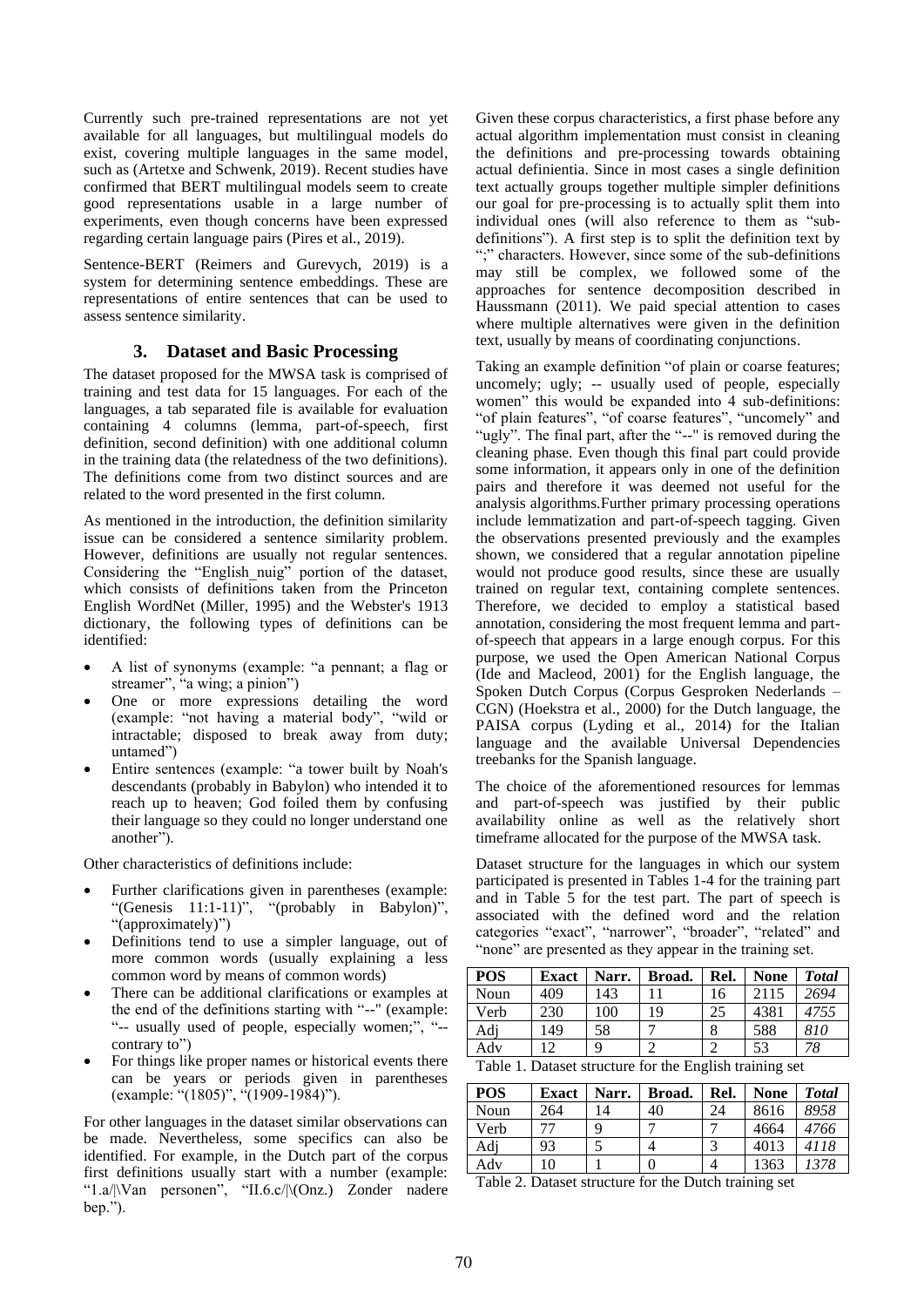| POS  | <b>Exact</b> | Narr. | <b>Broad.</b> | Rel. | <b>None</b> | <b>T</b> otal |
|------|--------------|-------|---------------|------|-------------|---------------|
| Noun | 161          |       |               |      |             |               |
| Verb | 120          | 66    |               |      | 695         | 946           |

| <b>POS</b>         | <b>Exact</b> | Narr. | Broad.                                         | Rel. | <b>None</b> | <b>Total</b> |
|--------------------|--------------|-------|------------------------------------------------|------|-------------|--------------|
| Noun               | 350          | 72    | 50                                             | 38   | 1718        | 2228         |
| Verb               | 129          | 24    | 22                                             | 10   | 865         | 1051         |
| Adj                | 160          | 29    | 19                                             | 16   | 767         | 991          |
| Adv                | 20           |       | 0                                              |      | 50          | 71           |
| Conj.              | 2            |       | 0                                              | 3    | 22          | 28           |
| Adp.               |              | 0     | 0                                              |      | 44          | 49           |
| Affix              | 5            |       | $\theta$                                       |      | 27          | 34           |
| Interi.            |              |       |                                                | 0    | 0           |              |
| Table $\varLambda$ |              |       | Dataset structure for the Spanish training set |      |             |              |

Table 3. Dataset structure for the Italian training set

|         | <b>Noun</b> | <b>Verb</b> | <b>Adjective</b> | Adverb | <b>Total</b> |
|---------|-------------|-------------|------------------|--------|--------------|
| English | 177         | 262         | 100              |        | 544          |
| Dutch   | 834         |             | 90               |        | 924          |
| Italian | 136         | 69          |                  |        | 205          |
| Spanish |             | .19         | 150              |        | 444          |

Table 5. Dataset structure for test sets

Some common observations can be extracted from the above tables. In all the analyzed languages the predominant parts-of-speech associated with the entries are nouns and verbs, in both training and test sets. Additional part of speech words present are usually adjectives and adverbs. For the Italian dataset only nouns and verbs are provided while the Spanish data set also has a few entries (a total of 112) with other part of speech tags, present only in the training set: conjunction, adposition, affix, interjection.

Considering the English dataset alone, the nouns and verbs together total 7449 entries while the rest account for only 888 entries. From this point of view, it is expected that any system trained on the training set and making use of part-of-speech information will probably work better on nouns and verbs.

With regard to relationship classes, for all datasets it seems the "none" class is the most used, followed by the "exact" class. For the English dataset, the "none" class accounts for 7137 entries, the "exact" class has 800 entries and all the other classes account for 400 entries. Given this huge difference between the available examples associated with each class, it is expected that a system trained on this dataset will perform better on "none" and "exact" and less on the other classes.

## **4. System Architecture**

The overall system is constructed as a series of modules that can be turned on or off depending on what resources are available for a certain language. Each module produces one or more features that can be finally fed into a decision tree or random forest classifier, thus producing the final result. The overall system diagram is presented in Figure 1.

The first two modules "Cleanup" and "Definition decomposition" were already presented in the previous section. Their functionality is about obtaining clean subdefinitions. The following modules usually make use of these sub-definitions, but there are also features computed on the entire definition directly after the cleanup preprocessing. Modules using sub-definitions, as detailed below, will compute a score for each sub-definition pair. Finally, the scores are combined by selecting the maximum score between all sub-definition pairs.

The first series of features is based on variants of the Lesk algorithm. We use three types of algorithms based on complete words, lemmas and stems. For each subdefinition pair (the first taken from the first definition and the second from the second definition) we compute a score based on the common indicators between the two. Finally, the algorithm keeps the maximum number of words in common as well as the maximum and minimum number of words in the sub-definitions corresponding to the first and second definition. For stemming we used a Porter stemmer algorithm (Rijsbergen, 1980; Porter, 1980).



An additional enhancement was realized by implementing a Lesk algorithm variant by incorporating the cluster information from the Categorial Variation Database (Catvar) (Habash and Dorr, 2003). Catvar is a database of clusters of uninflected words (lexemes) and their categorial (i.e. part-of-speech) variants.

As mentioned in the "Related work" section, BERT is a word embeddings model allowing for word representation in context and this representation was used in Sentence-BERT (Reimers and Gurevych, 2019) for obtaining sentence-level representations. We exploited this by incorporating a series Sentence-BERT based features. Thus, for each sub-definition pair we computed the Sentence-BERT representation and obtained the cosine distance between those. Finally, the minimum, maximum and average distances were computed and used as features. Also, a complete embedding was computed on the entire definition and the cosine distance between the two definitions was used as another feature.

A novel algorithm was implemented using a graph representation. For each sub-definition pair, the component words were added to the graph. Then, the lemmas of the words were added. Finally, synonyms and related words (see below) were added as well. These were extracted from WordNet. The extraction process involves a further sense disambiguation in order to detect relevant synsets. This was achieved using a basic Lesk-based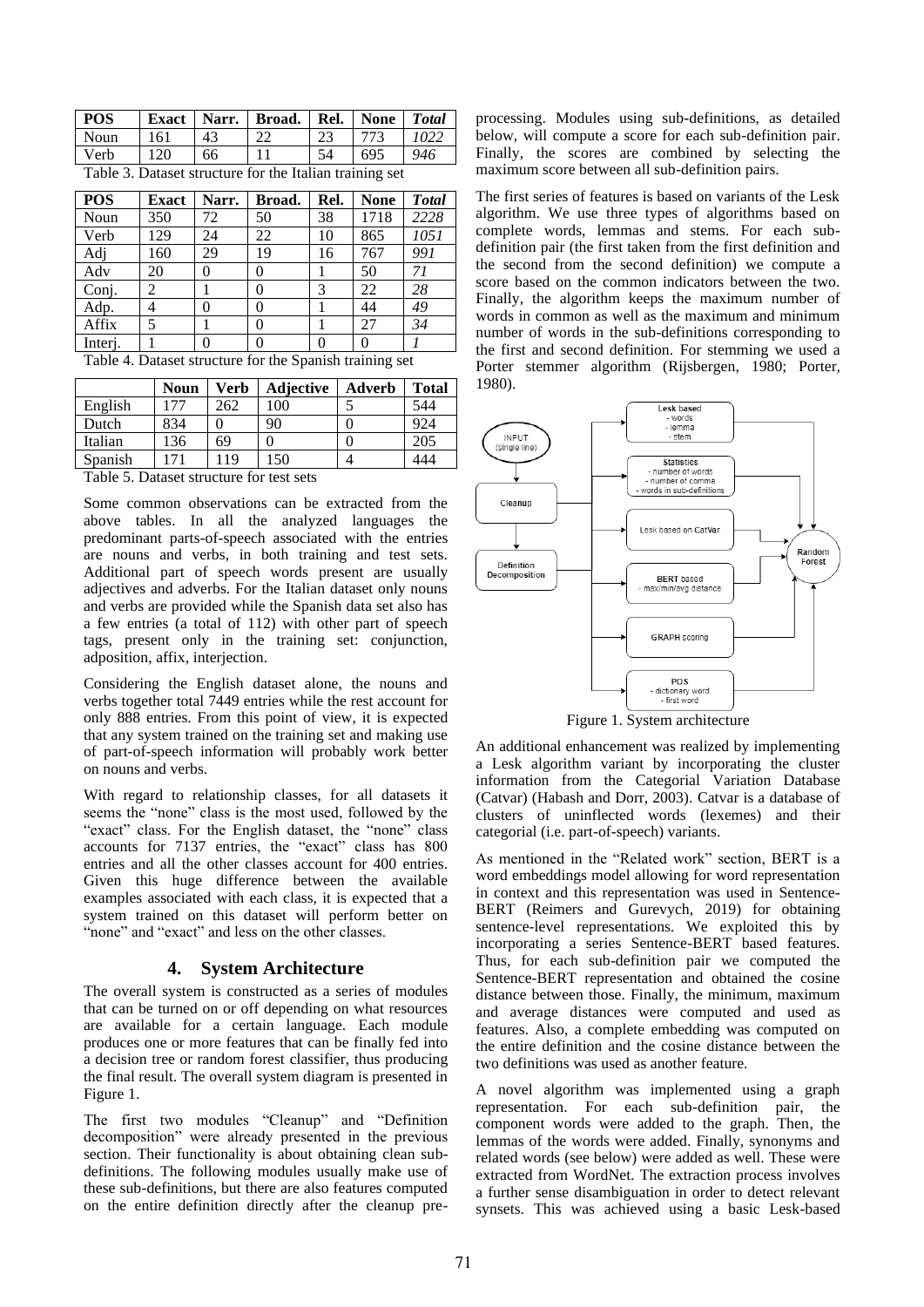disambiguation algorithm between the synset definition available in WordNet and the input sub-definition. In order to exploit the word order within the sub-definitions and allow for missing words, additional edges were added between adjacent words in the sub-definitions. An example is given in Figure 2 for the sub-definitions "refuse to accept" and "refuse to receive". This is a very simple example in which a word appears in both subdefinitions and the remaining words are actually detected as being synonyms.



Figure 2. Example graph-based representation for "refuse to accept" and "refuse to receive"

Finally, a score was computed based on the distance between words belonging to the two sub-definitions.

Since all these algorithms make use of statistics or pretrained word vectors without further optimization on the training corpus, we present results from each algorithm alone in Table 6.

| <b>Algorithm</b>          | <b>Accuracy 5-class</b> |
|---------------------------|-------------------------|
| Lesk words                | 0.8502                  |
| Lesk lemma                | 0.8501                  |
| Lesk stem                 | 0.8496                  |
| Lesk Catvar               | 0.8221                  |
| Graph                     | 0.8539                  |
| BERT avg. sub-definitions | 0.8676                  |

Table 6. Accuracy results from different algorithms on the English training set

From Table 6 it can be seen that the BERT average calculation on the sub-definitions seems to produce the best accuracy score. However, by comparing the different algorithms it seems that each algorithm produces good results in different contexts (considering the observations from section 3, above). Therefore, the final classification module becomes very important, especially combined with other features that could allow a decision between different scores.

Statistical features which were computed included the total number of words, minimum and maximum number of words in sub-definitions, number of comma characters.

Furthermore, from several manual investigations on the training data it was deemed useful to have a comparison

between the first words of sub-definitions having the same part of speech as the defined word. This comparison is realized by means of synonyms and is further used as a feature. For example, let's consider the sub-definitions associated with the word "holograph" which has the indicated part of speech "noun": "handwritten book" and "a document". In this case we are interested in comparing "book" and "document" since these have the same part of speech ("noun") as the defined word.

Furthermore, considering the observations regarding definition structure from section 3, an additional feature was created with 3 possible values: 0, if both subdefinitions are single word (not considering stop words); 1, if one of the sub-definitions is a single word and the other is a more complex expression; 2, if both subdefinitions are complex expressions.

A total of 17 features were finally used in a Random Forest Classifier (Ho, 1995). The classifier hyperparameters were trained and optimized using a grid search approach with cross validation on the training set.

The final cross validation measurement of mean accuracy on the training set indicated a value of 0.881 with a variation of +/- 0.02. This is above the score obtained on the test set, thus indicating some potentially significant variations in the data used. Nevertheless, our system obtained a final score of 0.798 on the 5-class accuracy evaluation, thus positioning the system on the first place for the English language competition.

For the other languages in which we participated (Dutch, Italian and Spanish) we deactivated the modules using WordNet based synonyms. We acknowledge the existence of wordnets for the aforementioned languages, however due to the short amount of time available for the task we were not able to technically integrate these resources into our system. Nevertheless, this was an exercise proving the modularity of the developed system and the possibility to adapt to different available resources. Furthermore, even with this disadvantage, the system was able to be on the first place for the Dutch language and on second place for Italian and Spanish.

### **5. System Evaluation**

Once the test set annotations were released, we were able to evaluate our system, including all the other algorithms on the final data. Table 5, above, already contains an analysis of the test dataset part-of-speech structure. Distribution of available gold annotations in the test dataset are presented in tables 7-10 for the English, Dutch, Italian and Spanish languages.

| <b>POS</b> | <b>Exact</b> | Narr. | <b>Broad.</b> | Rel. | <b>None</b> | <b>T</b> otal |
|------------|--------------|-------|---------------|------|-------------|---------------|
| Noun       | 39           | 18    |               |      | 118         |               |
| Verb       | 31           |       |               | 10   | 209         | 262           |
| Adi        | 14           |       |               |      | 80          | 100           |
| Adv        |              |       |               |      |             |               |

Table 7. Dataset structure for the English test set

| <b>POS</b> | <b>Exact</b> | Narr. | <b>Broad.</b> | Rel. | <b>None</b> | <b>T</b> otal |
|------------|--------------|-------|---------------|------|-------------|---------------|
| Noun       |              |       |               |      |             | 834           |
| Adi        |              |       |               |      |             | 90            |

Table 8. Dataset structure for the Dutch test set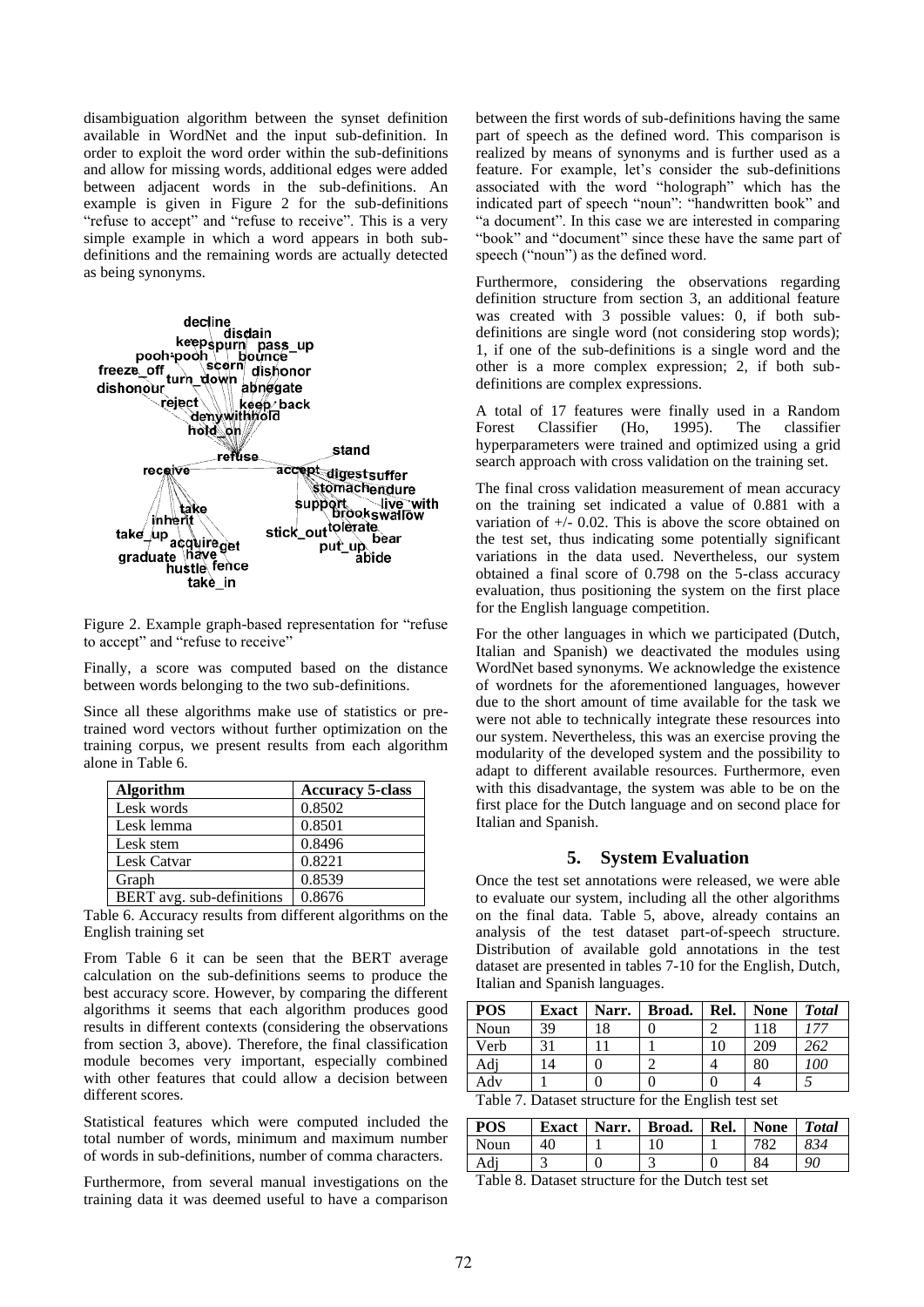| POS  | <b>Exact</b> | Narr. | Broad. | Rel.                     | <b>None</b> | <b>T</b> otal |
|------|--------------|-------|--------|--------------------------|-------------|---------------|
| Noun |              |       |        |                          |             | '36           |
| Verb | $\sim$ 4     |       |        |                          |             |               |
|      |              |       |        | <b>Contract Contract</b> |             |               |

| <b>POS</b> | <b>Exact</b> | Narr. | <b>Broad.</b> | Rel. | <b>None</b> | <b>T</b> otal |
|------------|--------------|-------|---------------|------|-------------|---------------|
| Noun       | 29           |       |               |      | 29          |               |
| Verb       |              |       |               |      |             |               |
| Adj        | 24           |       |               |      | 106         | -50           |
| Adv        |              |       |               |      |             |               |

Table 9. Dataset structure for the Italian test set

Table 10. Dataset structure for the Spanish test set

Test dataset similarity tags follow a distribution like that of the training set. However, the distinction between "exact" and "none" classes is emphasized even more. In the English, Dutch and Spanish datasets there are cases where the number of "narrower", "broader" or "related" tags is equal to zero for certain parts of speech. By looking at the total numbers of tags in each category in the English data set, it can be observed that there are only three of type "broader". Similarly, for the other languages analyzed there are tags for which the total number is equal to or less than 5.

The official evaluation was performed using the CodaLab website<sup>1</sup>. Results on the test datasets for our system are presented in Table 11. This evaluation contains 4 indicators: accuracy (the percentage of scores for which the predicted label matches the reference label, considering all five classes), precision, recall and Fmeasure (taking into account accuracy in predicting the link but not the type of the link, thus considering only 2 classes: none and non-none).

|         | 5-Class  | 2-Class   | 2-Class | 2-Class   |
|---------|----------|-----------|---------|-----------|
|         | Accuracy | Precision | Recall  | F-measure |
| English | 0.798    | 0.746     | 0.353   | 0.480     |
| Dutch   | 0.944    | 0.846     | 0.190   | 0.310     |
| Italian | 0.761    | 0.760     | 0.333   | 0.463     |
| Spanish | 0.786    | 0.667     | 0.655   | 0.661     |

Table 11. System evaluation on the test dataset

Our system obtained first place for the English and Dutch accuracy score (considering all 5 classes) and second place for the Italian and Spanish accuracy. Probably the lower score for Italian and Spanish is due to the fewer language resources that we used and thus to the fewer modules of the system that were involved, as described in section 4.

Looking at the 2-class measures, our system reached high precision and was on the first place for English and Dutch and on the second place for Italian and Spanish. Compared to other systems our recall was lower resulting in a F-measure that situated our system on second and third place with regard to this metric.

Similar to the individual algorithm evaluation provided in Table 6 on the training set, we provide accuracies on the test set for the English language in Table 12.

As mentioned in section 4, these algorithms are not dependent on the training set, being statistical in nature, therefore we would expect seeing similar scores. However, a slightly lower score than the one on the training set could be attributed to a potential difference

between the two sets. Tables 1 and 7 provide comparison between the training and test sets for the English language and one of the possible differences is the high number of nouns in the training set as compared to the more balanced number of nouns and verbs in the test set. Another difference is the reduced number of "narrower", "broader" and "related" definitions.

| <b>Algorithm</b>          | <b>Accuracy 5-class</b> |  |
|---------------------------|-------------------------|--|
| Lesk words                | 0.6985                  |  |
| Lesk lemma                | 0.6912                  |  |
| Lesk stem                 | 0.6930                  |  |
| Lesk Catvar               | 0.6415                  |  |
| Graph                     | 0.7445                  |  |
| BERT avg. sub-definitions | 0.7096                  |  |

Table 12. Accuracy results from different algorithms on the English test set

The addition of a Random Forest classifier combining all the available features improved the overall accuracy from 0.744 (in the case of the Graph-based algorithm, which obtained the highest individual score) to 0.798, which was the final score achieved by our system on the English language.

## **6. Conclusions and Future Work**

This paper presented our system proposal<sup>2</sup> for the Monolingual Word Sense Alignment 2020 shared task. The system is composed of multiple modules which can be enabled or not depending on the linguistic resources available for a particular language. Finally, a random forest classifier is trained on the provided training dataset using the features produced by the different modules. The system was able to achieve state-of-the-art performance for the English language, by using all the implemented modules, as described in section 4 above. Furthermore, with a reduced set of modules, due to the resources available to us in the short amount of time for this competition, we were able to achieve first place in the Dutch language competition and second place in the Italian and Spanish competitions.

The overall system contains both language independent modules (like some of the Lesk based approaches and purely statistical features) and modules requiring the presence of language resources. In the second case, these range from basic resources (synonyms, stemming algorithms) to more advanced resources (WordNet, lemmatization, part of speech tagging) and even the presence of a BERT model (either multilingual or language specific).

Having a modular architecture means the system can be used on any language and it can adapt itself (also its results) to the available resources. As always, having more language resources available translates into a better system performance. Of course, integrating resources for additional languages requires manual intervention on the system to allow it to process the new resources in their respective formats. This also explains our limited participation in the task's languages since we had to integrate different resources (with different formats) available for the different languages.

<sup>1</sup> <https://competitions.codalab.org/competitions/22163>

<sup>2</sup> <https://github.com/racai-ai/MWSA2020>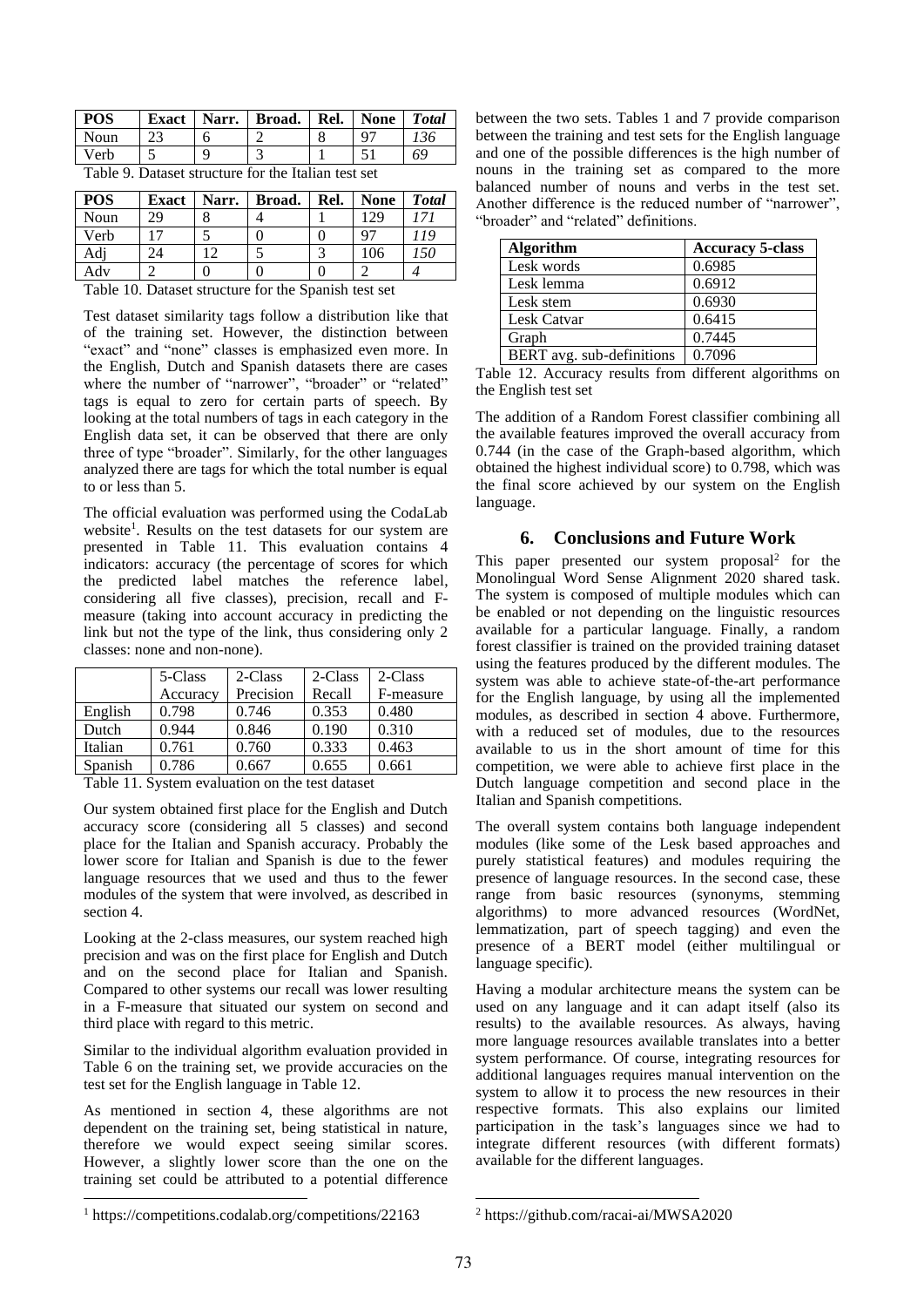Implemented modules can be used individually, even without a training set. This set was needed in the last stage when training the final classifier together with additional statistical features. Therefore, it is our hope that this implementation can be adapted for Romanian language as well. Currently a large annotated Reference Corpus of Contemporary Romanian Language (CoRoLa) (Mititelu et al., 2018) is available for our research together with the Romanian WordNet (Tufiș et al, 2008). Currently, as far as we know, there is no monolingual BERT model available for Romanian language. However, multilingual models, similar to the one used for the purpose of the MWSA task, are available. Finally, we envisage to further include such a system in the RELATE platform (Păiș et al., 2019) dedicated to processing Romanian language.

### **7. Acknowledgements**

Part of this work was conducted in the context of the ReTeRom project. Part of this work was conducted in the context of the Marcell project.

#### **8. Bibliographical References**

- Ahmadi, S., McCrae, P.J., Nimb, S., Troelsgård, T., Olsen, S., Pedersen, S.B., Declerck, T., Wissik, T., Monachini, M., Bellandi, A., Khan, F., Pisani, I., Krek, S., Lipp, V., Váradi, T., Simon, L., Győrffy, A., Tiberius, C., Schoonheim, T., Moshe, B.Y., Rudich, M., Ahmad, A.R., Lonke, D., Kovalenko, K., Langemets, M., Kallas, J., Dereza, O., Fransen, T., Cillessen, D., Lindemann, D., Alonso, M., Salgado, A., Sancho, L.J., Ureña-Ruiz, R., Simov, K., Osenova, P., Kancheva, Z., Radev, I., Stanković, R., Krstev, C., Lazić, B., Marković, A., Perdih, A. and Gabrovšek, D. (2020). A Multilingual Evaluation Dataset for Monolingual Word Sense Alignment. Proceedings of the 12th Language Resource and Evaluation Conference (LREC 2020).
- Artetxe, M. and Schwenk, H. (2019). Massively Multilingual Sentence Embeddings for Zero-Shot Cross-Lingual Transfer and Beyond. Transactions of the Association for Computational Linguistics. 7. 597-610. 10.1162/tacl\_a\_00288.
- Bengio, Y., Ducharme, R., Vincent, P. (2003). A neural probabilistic language model, Journal of Machine Learning Research, 3, pp.1137–1155.
- Bojanowski, P., Grave, E., Joulin, A., Mikolov, T. (2016). Enriching Word Vectors with Subword Information, arXiv:1607.04606.
- Grave, E., Bojanowski, P., Gupta, P., Joulin, A. and Mikolov, T. (2018). Learning Word Vectors for 157 Languages. In *Proceedings of the International Conference on Language Resources and Evaluation (LREC 2018)*, arXiv:1802.06893.
- Devlin J., Chang, M.W., Lee, K. and Toutanova K. (2018). BERT: Pre-training of Deep Bidirectional Transformers for Language Understanding. In *Proceedings of NAACL-HLT 2019*, pages 4171–4186.
- Habash, N. and Dorr, B. (2003). A Categorial Variation Database for English. In *Proceedings of the North American Association for Computational Linguistics*, Edmonton, Canada, pp. 96 -102.
- Haussmann, E. (2011). Contextual sentence decomposition with applications to semantic full-text search. Master's thesis, University of Freiburg.
- Ho, T. K. (1995). Random Decision Forests. In *Proceedings of the 3rd International Conference on Document Analysis and Recognition*, Montreal, QC, 14–16 August 1995. pp. 278–282.
- Hoekstra, H., M. Moortgat, I. Schuurman & T. van der Wouden (2000). Syntactic Annotation for the Spoken Dutch Corpus Project (CGN). In W. Daelemans, K. Sima'an, J. Veenstra & J. Zavrel (Eds.), Computational Linguistics in the Netherlands 2000. 73-87. Amsterdam: Rodopi.
- Ide, N., Macleod, C. (2001). The American National Corpus: A Standardized Resource of American English. Proceedings of Corpus Linguistics 2001, Lancaster UK.
- Islam, A. and Inkpen, D. (2008). Semantic text similarity using corpus-based word similarity and string similarity. ACM Trans. Knowl. Discov. Data. 2, 2, Article 10 (July 2008), 25 pages.
- Kenter, T. and Rijke, M. (2015). Short text similarity with word embeddings. In *Proceedings of the 24th ACM international on conference on information and knowledge management*, pp 1411-1420.
- Kilgarriff, A., Palmer, M. (eds., 2000): Senseval98: Evaluating Word Sense Disambiguation Systems, vol. 34 (1–2). Kluwer, Dordrecht, the Netherlands.
- Lesk, M. (1986). Automatic sense disambiguation using machine readable dictionaries: How to tell a pine cone from an ice cream cone. In *Proceedings of the 5th SIGDOC* (New York, NY). 24–26.
- Lyding, V., Stemle, E., Borghetti, C., Brunello, M., Castagnoli, S., Dell'Orletta, F., Dittmann, H., Lenci, A., Pirrelli, V. (2014): "The PAISÀ Corpus of Italian Web Texts" In *Proceedings of the 9th Web as Corpus Workshop (WaC-9)*, Association for Computational Linguistics, Gothenburg, Sweden, April 2014. pp. 36- 43.
- Mallery, J. C. (1988). Thinking about foreign policy: Finding an appropriate role for artificial intelligence computers. Ph.D. dissertation. MIT Political Science Department, Cambridge, MA.
- Miller, G.A. (1995). WordNet: A Lexical Database for English. Communications of the ACM Vol. 38, No. 11: 39-4.
- Mititelu, B.V., Tufiș, D. and Irimia, E. (2018). The Reference Corpus of Contemporary Romanian Language (CoRoLa). In Proceedings of the 11th Language Resources and Evaluation Conference – LREC'18, Miyazaki, Japan, European Language Resources Association (ELRA).
- Navigli, R. (2009). Word Sense Disambiguation: A Survey. ACM Computing Surveys. Vol. 41, No. 2.
- Păiș, V., Tufiș, D. (2018). Computing distributed representations of words using the COROLA corpus. In Proceedings of the Romanian Academy, Series A, Volume 19, Number 2/2018, pp. 403–409.
- Păiș, V., Tufiș, D. and Ion, R. (2019). Integration of Romanian NLP tools into the RELATE platform. In Proceedings of the International Conference on Linguistic Resources and Tools for Processing Romanian Language – CONSILR 2019, pages 181-192.
- Pennington, J., Socher, R. and Manning C.D. (2014). GloVe: Global Vectors for Word Representation. In *Proceedings of Empirical Methods in Natural Language Processing (EMNLP)*, pp 1532-1543.
- Peters, M.E., Neumann, M., Iyyer, M., Gardner, M., Clark, C., Lee, K. and Zettlemoyer, L. (2018). Deep